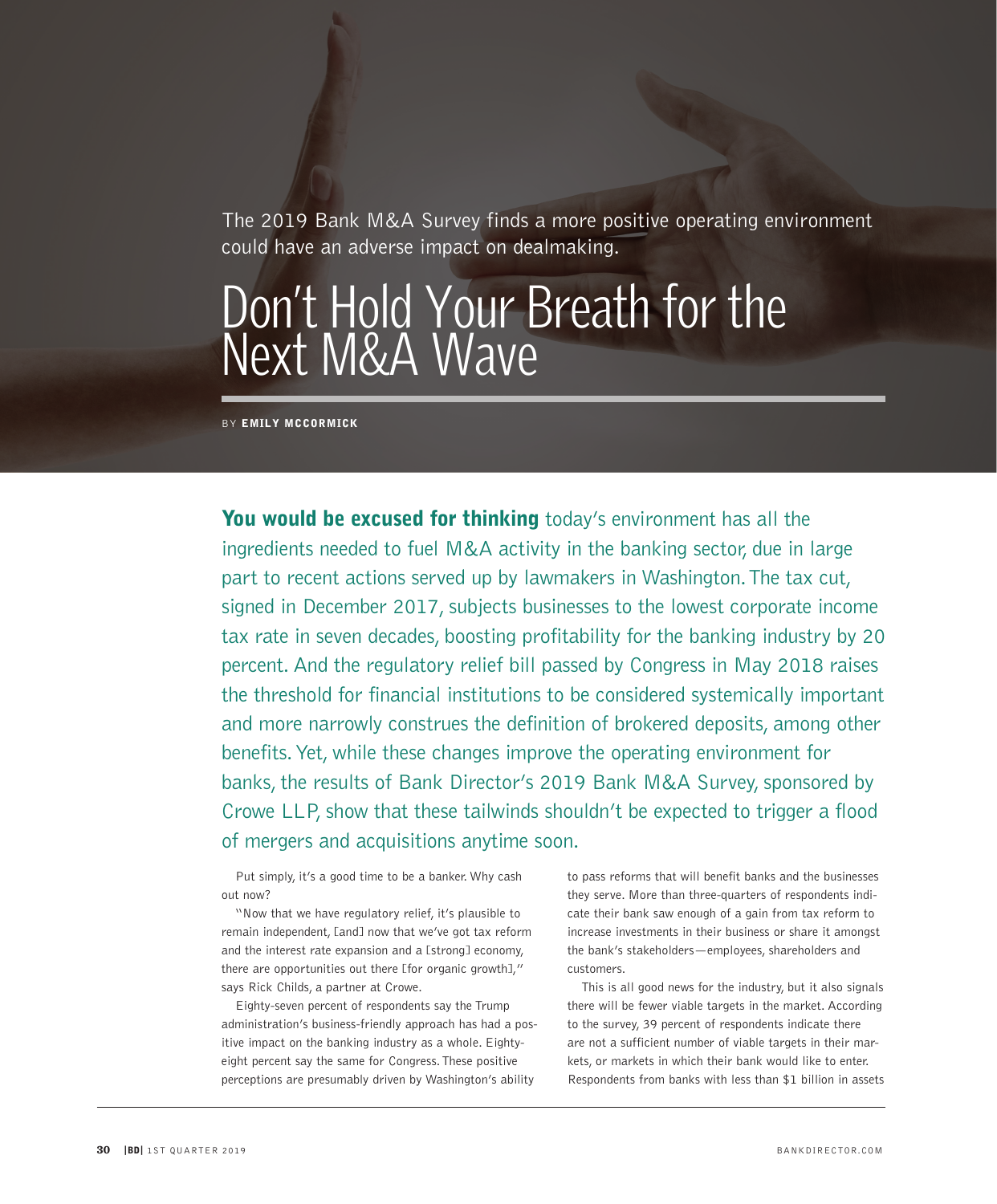#### Are there a sufficient number of viable acquisition targets in your bank's markets, or in markets your bank would like to enter?



relief, tax reform and a strong economy, "there's a lot of optimism, even among banks that would normally be thinking of partnering up with someone," says Joe Bower, CEO of \$3.1 billion asset CNB Financial Corp., in Clearfield, Pennsylvania. "They can keep going by themselves and don't need to partner at this point in time." CNB's most recent acquisitions were \$152 million asset Lake City Bank in 2015, and \$367 million asset FC Banc Corp. in 2013.

The desire to buy is certainly out there, and that will likely result in M&A activity on par with what we've seen over the past few years—somewhere between three and five percent of bank charters.

Fifty-four percent of respondents feel

#### Is your bank likely to purchase the following by the end of 2019?





"I'm starting to hear that there aren't good targets available for buyers in some markets," says Childs.

What makes a bank a viable target wasn't defined in the survey, so that will differ by each respondent's bank, including its strategy and markets. This could be indicative of pricing—sellers expect more than buyers want to pay—or it could mean there are concerns about potential targets' growth prospects or culture. Maybe the market doesn't offer opportunities to enhance the bank's business. Or perhaps the banks in the target market want to remain independent.

Due to the combination of regulatory

the current environment is more favorable to M&A activity, up five points from last year's survey. When asked about their own strategies around M&A over the next five years, 30 percent say they want to be active acquirers. Sixteen percent say their institution is very likely, and 35 percent somewhat likely, to purchase a bank in 2019, with banks above \$500 million in assets more apt to indicate they'll do so.

While some things that make a target desirable are evergreen—a growing market, good loan quality, cultural alignment with the buyer—one notable change is the value placed on the target's deposit base. Seventyone percent indicate this is a highly important factor in their decision to acquire—up

### KEY FINDINGS

1. **More than half of survey participants believe today's environment is more favorable for deals.**

2. **Thirty percent want to be active acquirers over the next five years. Fifty-seven percent are open to acquisitions but say they'll focus on organic growth.** 

3. **Two-thirds say the passage of the Economic Growth, Regulatory Relief, and Consumer Protection Act in early 2018 has not impacted their bank's acquisition plans.**

4. **Eighty-seven percent say the Trump administration has had a positive impact on the banking industry.** 

5. **Forty-six percent believe increased tariffs will have a moderate impact on their bank's business customers.**

33 percentage points from when we last asked directors and executives the same question in the 2017 Bank M&A Survey. Today, just 3 percent say deposits are not important.

Competition for deposits has been heating up over the past year. In response, 74 percent say the interest rates their bank pays on deposit accounts has increased since early 2018. However, respondents weren't asked by how much they increased rates.

"As we think about deposits and pricing, rate increases are in the eye of the beholder," says Childs. Many banks are still lagging behind the Fed's rate increases. "If you're competing against [digital banks like] Ally, you really need to be aggressive to catch up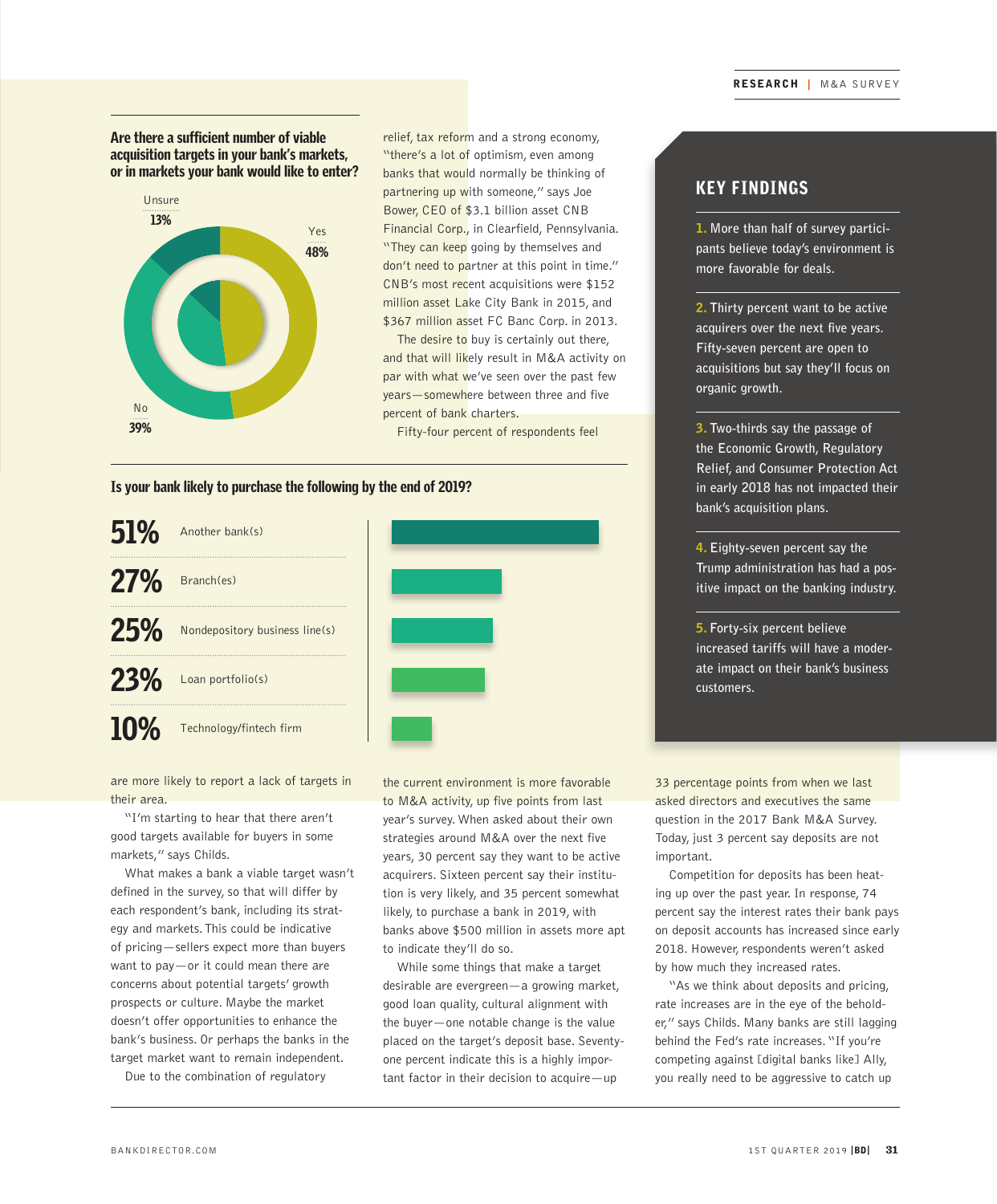#### to them," he says.

Interest rates were effectively at zero until December 2015, when the Federal Reserve began gradually increasing the federal funds rate—in December 2016, March, June and December of 2017, and March, June and September of 2018, when it exceeded 2 percent. (This story went to print before the Fed met in December 2018.) While the interest rates charged on loans have been quick to rise, increases on the rates paid on deposits have been gradual. Some institutions were offering upwards of 2.3 percent on money market and savings accounts at the end of October 2018, according to BankRate. Many of these higher rates were offered by digitalonly banks or divisions. Most traditional banks continue to advertise lower rates.

More than half of respondents say their bank is actively working to steal deposits from competitors in their markets, with some recycling old tricks. Free toasters may not be coming back, but some banks are offering gifts. Metaire Bank & Trust Co., a \$290 million asset bank based in Louisiana, for example, offers a free gift for new checking accounts that it changes regularly-in the fourth quarter of 2018, it was giving out flannel blankets. But more banks, it seems, are just providing cold, hard cash in exchange for opening an account. Citigroup was offering \$500 for accounts opened in the fourth quarter.

Twenty-nine percent of respondents say that gaining deposits via acquisition is one way their bank will position itself to better compete.

An alternative way to gain deposits without buying an entire bank's operations is to acquire a branch or branches. Twenty-seven percent say they're likely to do so in 2019. But much like whole-bank deals, there are fewer opportunities to buy branches today.

More banks seem to be closing branches rather than selling them, reports Bower, which makes it harder for smaller banks to acquire those deposits. "They relocate the customer [to another branch] and shut the branches, even if the relocation is several miles [away]," he says.

Closing rather than selling branches is easier to do today as digital channels mature



#### Which factors are highly important in your decision to acquire another bank?



and provide another way to serve customers.

"Banks are relying upon their digital footprint to make the option of moving deposits from one branch location to another a more viable alternative than selling the branch," says Childs. "In most branch transactions, the loans are not being sold, so it really comes down to a bank's analysis of the stickiness of their deposits." Banks considering a branch sale must weigh the potential loss of deposits against the cost of operating the branch and keeping the deposits.

Another barrier to branch deals is a preference on the part of national and regional banks to sell branch packages—all the branches in a certain area, for instance instead of individual branches. This arrangement is better for the seller but puts smaller banks on the sidelines. "The seller is looking for an easier transaction," says Keith Sebade, chief strategic officer at \$616 million asset BankSouth, based in Greensboro, Georgia. "It's hard to have a viable look at anything." He has seen exceptions for branches in rural markets that might be excluded from this type of package due to their less attractive location.

Flagstar Bancorp's acquisition of 52 branches from Wells Fargo & Co. is a good example of this trend. The deal was a direct negotiation between the two banks. "Branch acquisition and deposit acquisition is on the radar, but the opportunities have been non-existent in our markets of central and northern Indiana over the last five years," says David Findlay, president and CEO of Lakeland Financial Corp., a \$4.8 billion asset bank holding company based in Warsaw, Indiana. Many of the former Wells branches are located in his markets. "Banks didn't get a chance to look at [the Wells branches], and that would be the only [opportunity] that's in our footprint."

Troy, Michigan-based Flagstar, with \$18.7 billion in assets, gained \$2.3 billion in deposits and \$130 million in loans when the deal closed in December 2018.

An increase in profits stemming from tax reform helped many banks invest that money into growing and improving their business. Thirty-seven percent invested in new growth initiatives, 36 percent in new technology and 19 percent in other capital investments.

Respondents also indicate their bank raised employee salaries (25 percent) or paid a one-time bonus (19 percent), or gave some of the windfall to shareholders through a dividend (25 percent) or stock buyback (10 percent).

Using a write-in response field, some respondents also indicated they used the tax reform windfall to bulk up their capital reserves. (Eight percent selected the "other" option on this question, with most of those writing in that they increased capital.) Accumulating capital is another way for banks to offset higher loan-to-deposit ratios in today's highly competitive environment. "[Tax reform] affects our clients and our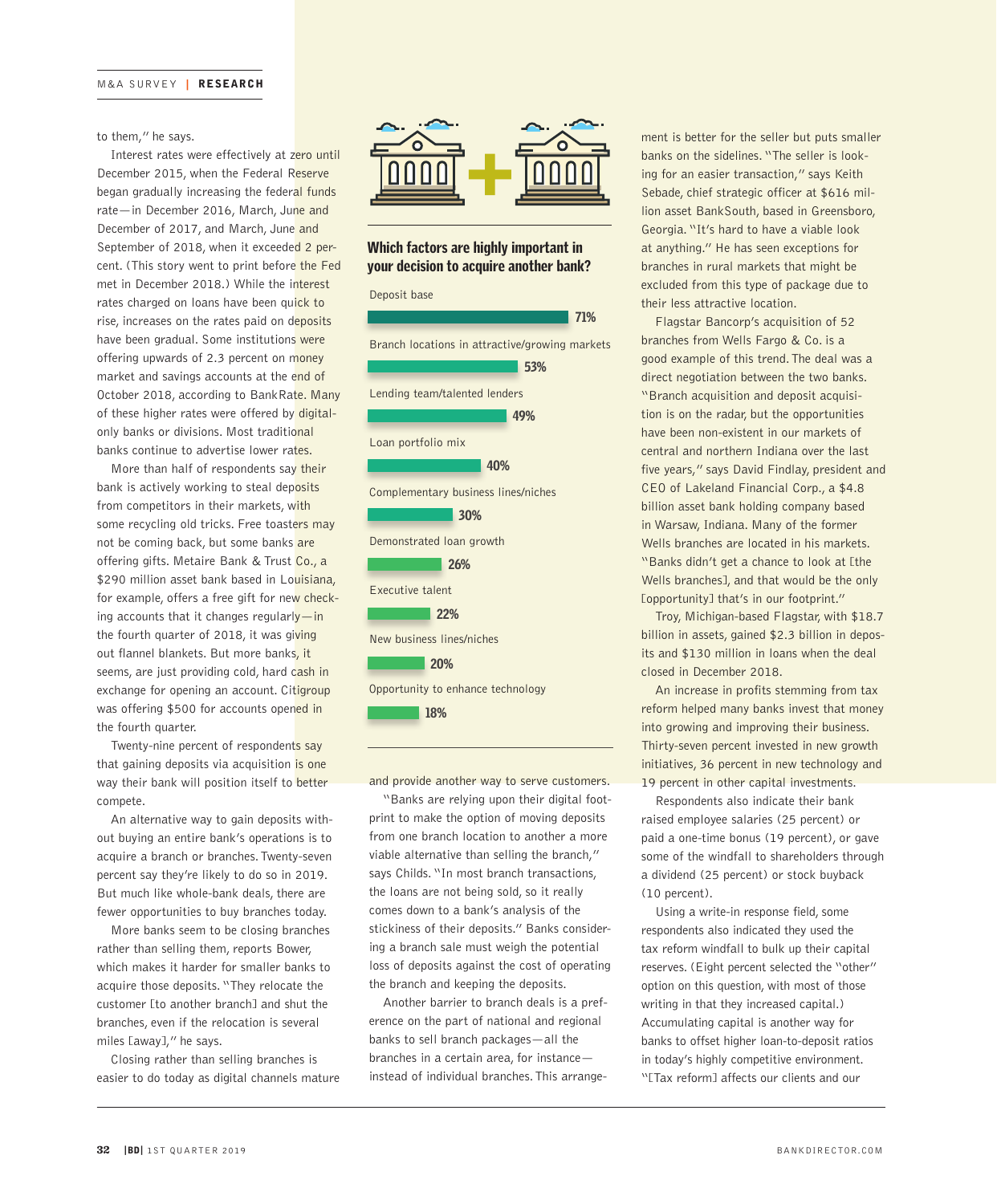#### How is your bank positioning itself to better compete for deposits?



Interest rates we pay on deposit accounts have increased in the past six months



We are actively working to steal deposits from competitors in our markets

We are accepting brokered and/or other wholesale deposits



We plan to gain deposits via acquisition



We are accepting reciprocal deposits

communities in our ability to retain higher levels of capital to continue to lend as aggressively as we do," says Findlay, who adds that his bank is laser-focused on commercial and industrial (C&I) lending. "The more capital we have, the more we can lend out."

Banks with loan-to-value ratios at or near 100 percent will need to look beyond core funding sources if they want to keep making loans. Thirty-five percent say their bank is accepting brokered deposits as well as other types of wholesale deposits purchased through a broker. The Federal Deposit Insurance Corp. only allows well-capitalized banks to accept these types of funds, as they have proven over time to be less stable than core deposits obtained directly by the bank in its home markets.

Twenty-seven percent of survey respondents say their bank is accepting reciprocal deposits—large deposits spread among a network of banks. The depositor can receive deposit insurance coverage for the entire amount placed through the network. The market for reciprocal deposits opened up after the recent regulatory relief bill excluded them from treatment as brokered deposits, assuming a bank is well-capitalized and in good standing after its most recent examination. Reciprocal deposits also cannot exceed \$5 billion, or 20 percent, of a bank's total liabilities.

If growth opportunities dry up for deposits, this could compel more banks to sell: 28 percent of respondents pointed to limited growth opportunities for deposits as a leading reason to sell their institution. Onequarter point to regulatory costs, 22 percent to technological change and 21 percent to a

lack of CEO or executive successors.

Potential acquirers are less interested in the target's loans—40 percent say the loan portfolio mix is highly important, and 26 percent highly value demonstrated loan growth. Forty-nine percent say a lending team is highly important, and 22 percent place a high value on executive talent. More than half highly value branch locations in attractive or growing markets.

One area that respondents really aren't looking for in a deal is an opportunity to enhance their bank's technology—39 percent say it's unimportant in a target. And few—



## believe it would be easy to find a buyer for their bank at a fair price

just 10 percent—say their bank is likely to purchase a technology firm over the next year.

"A number of institutions don't desire to invest in fintech from an acquisition standpoint, but they are clearly interested in partnering," says Childs. These vendor partnerships, says Childs, are driving industry optimism, too. "Technology always enables

a community bank to compete with a larger institution."

Fifty-seven percent say that while they're open to acquisitions, they plan to focus on organic growth. Given an environment where fewer banks may be willing to sell, it's a strategy that makes sense. And being choosy about M&A at this stage in the credit cycle may prove to be a smart move in the long run.

"We've successfully failed at M&A," says Findlay. Lakeland has not made an acquisition since the 1980s and hasn't won opportunities they pursued in the interim, which he says is a credit to the bank's focus on creating long-term value for its shareholders.

"The best way to create long-term, lasting viable relationships with our clients is originating every deposit and every loan one by one," he says. M&A "creates critical mass of size, but it doesn't necessarily create the best client relationships or the best community relationships."

Fourteen percent believe M&A is an unlikely growth path for their financial institution. Of those, 75 percent express a preference for organic growth.

"The environment is ripe for organic growth right now," says Childs. "You have a combination of a lighter regulatory touch for smaller institutions [and] good economic opportunity" that's fueling optimism in the industry.

Some banks have no choice but to grow organically. Thirty-eight percent of respondents who say M&A is an unlikely growth path indicate there are few or no viable targets in their desired markets. That's the case for Denali BanCorp., the \$290 million asset bank holding company for Denali State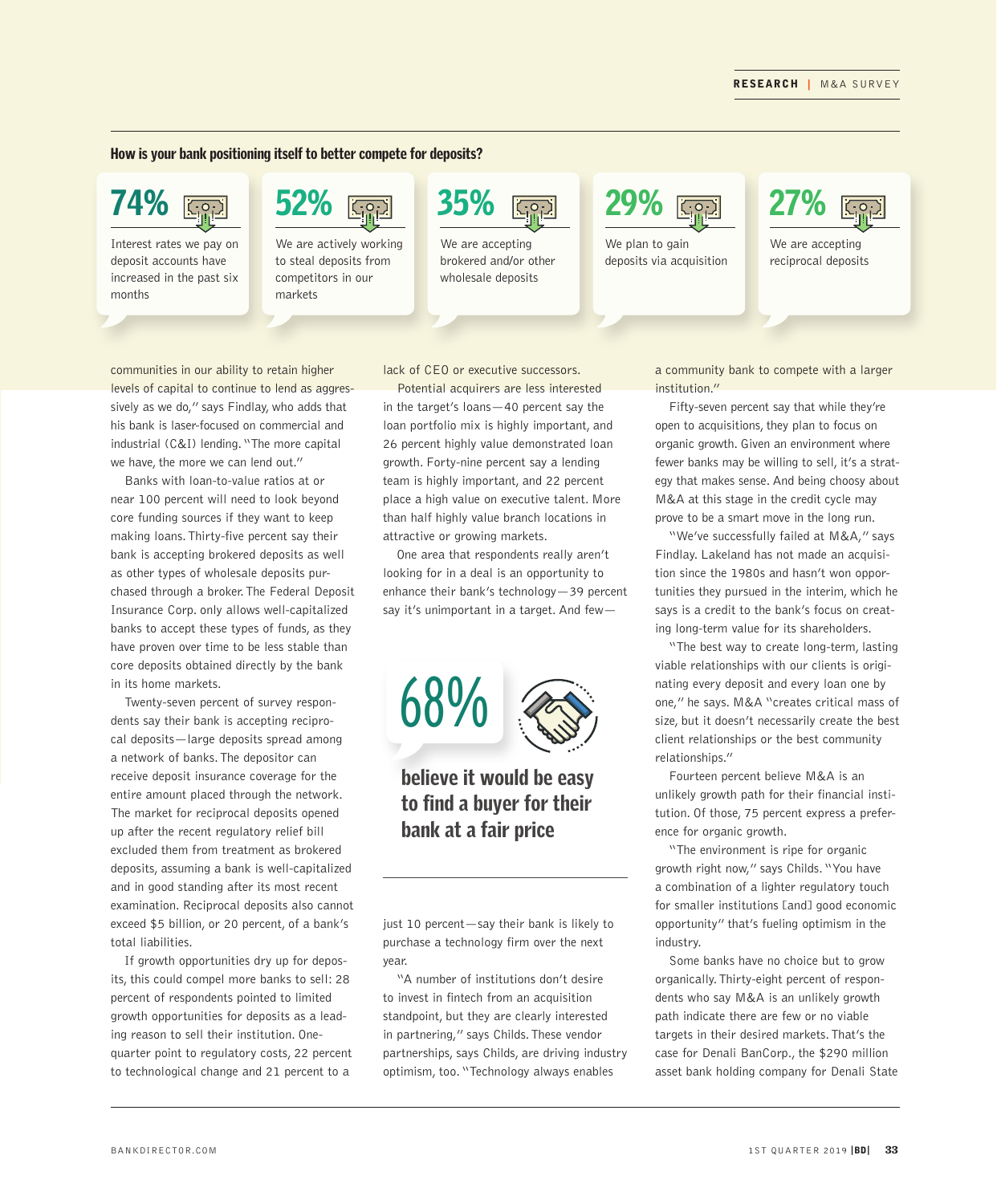#### How has your bank dedicated the profits gained due to tax reform?

37% Invested in new growth initiatives

36% Invested in new technology

25% Raised employee salaries

25% Paid a dividend to shareholders

19% Paid a one-time bonus to employees

19% Invested in other capital improvements

10%

Bought back stock

Bank, in Fairbanks, Alaska. There are only seven banks in Alaska, including Wells Fargo and KeyCorp.

The bank is challenged to grow loans, rather than deposits, due to Alaska's small population and limited economy, explains CEO Steve Lundgren. And it's difficult to attract talent to add to the management team and board. Despite the growth challenges faced by his bank, he thinks a sale is unlikely, because the price won't be better





expect modest economic growth through 2019

than what the bank can do on its own. With a stock split, he says his shareholders expect a 12 to 18 percent annual return on their initial investment. "They don't think they can get that if they sell to another bank," says Lundgren.

#### About the Survey

Bank Director's 2019 Bank M&A Survey surveyed 184 independent directors, chief executives and other senior executives of U.S. banks to gain their views on the M&A environment, including their expectations around the U.S. economy and the regulatory environment, and how both factors affect bank mergers and growth. The survey was conducted in September and early October 2018. Fortytwo percent of the respondents are independent directors or chairmen, and 42 percent serve as the bank's CEO. Thirty-four percent represent banks between \$1 billion and \$10 billion in assets. Forty-seven percent represent a public bank, and 45 percent a privately-held institution. The 2019 Bank M&A Survey is sponsored by Crowe LLP. The complete results are available in the research section at BankDirector.com.

#### Questions About Our Research?

Contact Emily McCormick at emccormick@bankdirector.com if you'd like to know more about Bank Director's research initiatives.

**Emily McCormick** is vice president of research and a writer for Bank Director magazine.